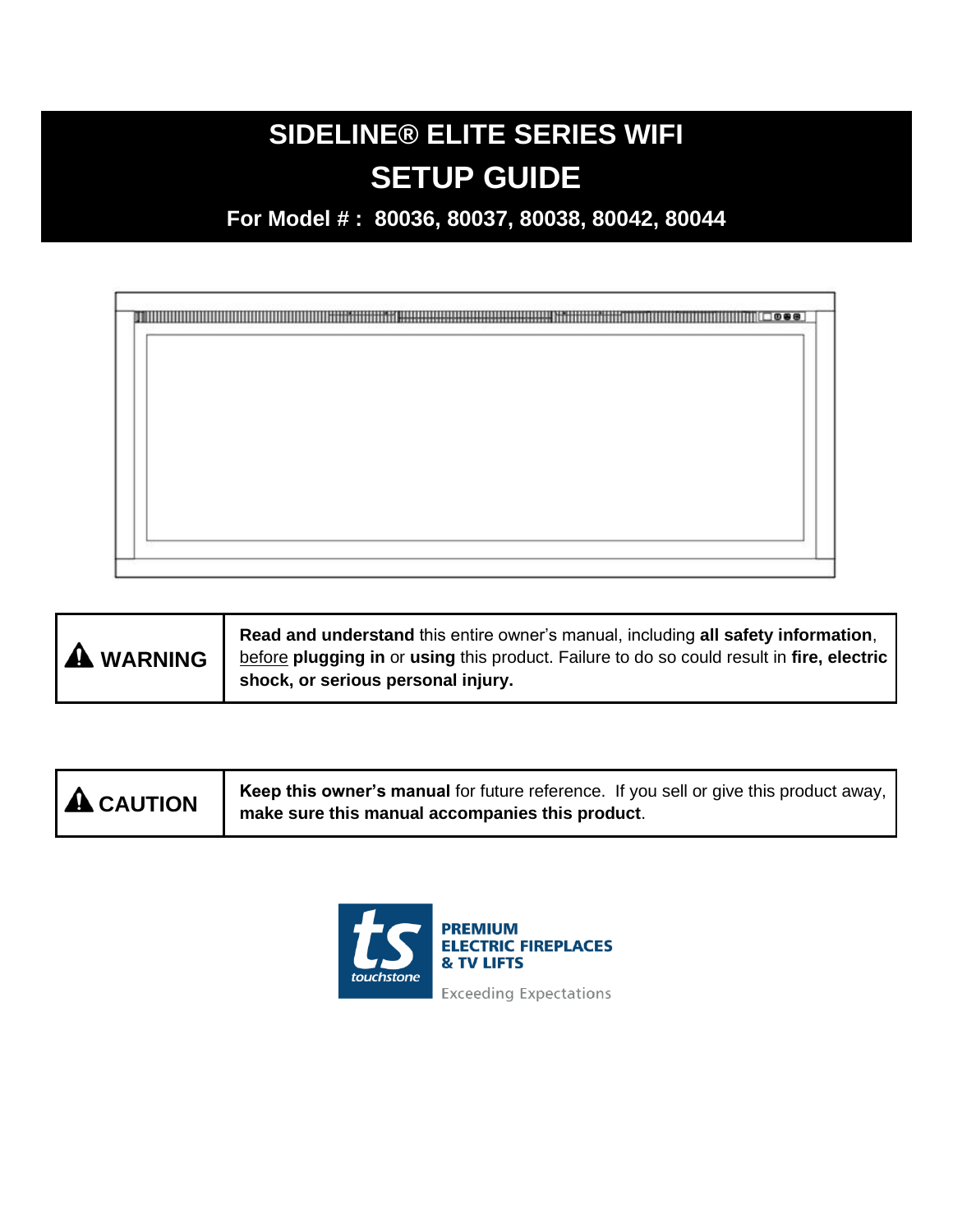### Table of Contents

| Using the Tuya Smart App and Controlling Your Sideline Elite Fireplace |  |
|------------------------------------------------------------------------|--|
|                                                                        |  |

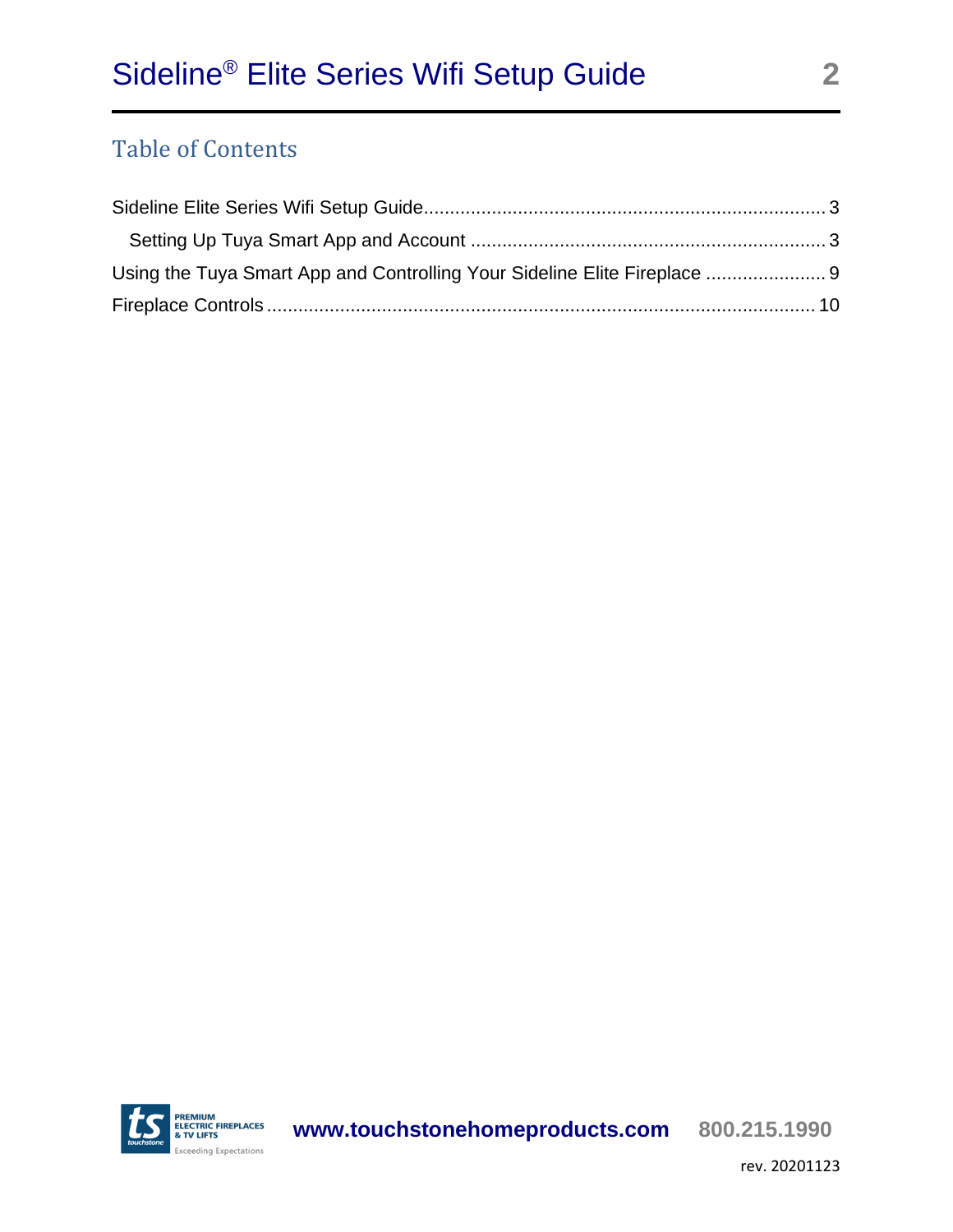<span id="page-2-0"></span>This Wifi Setup Guide is only for the Sideline Elite Series Fireplaces (sku: 80036, 80037, 80038, 80042, and 80044). The Touchstone Home Products Sideline Elite Series Fireplaces are powered by TuyaSmart. This document is a step-by-step guide for connecting your Sideline Elite Series Fireplace to your home network and operating the fireplace through the TuyaSmart app.

#### <span id="page-2-1"></span>**Setting Up Tuya Smart App and Account**

| 1. On your mobile device, download<br>the Tuya Smart App from the<br>appropriate app store or click the QR<br>Code provided to download the app. | TuyaSmart                                                                                                                                                                                                                                                                         |
|--------------------------------------------------------------------------------------------------------------------------------------------------|-----------------------------------------------------------------------------------------------------------------------------------------------------------------------------------------------------------------------------------------------------------------------------------|
| 2. Once the TuyaSmart App is<br>installed, click on the app icon to open<br>the app and create a new account.                                    | $\langle$<br>Register<br>United States of America<br>support@thpus.com<br><b>Get Verification Code</b><br>1 Agree User Agreement and Privacy Policy<br><b>GIF</b><br>信<br>$\Delta$<br>q w e r t y u l o p<br>asdfghjkl<br><b>△</b> z x c v b n m <mark>⊠</mark><br>$2123$ $\odot$ |
| 3. Once a new user name has been<br>created, you will be sent a Verification<br>Code. Enter the Verification Code.                               | <b>Enter Verification</b><br>Code<br>A verification code has been sent to your email                                                                                                                                                                                              |



**www.touchstonehomeproducts.com 800.215.1990**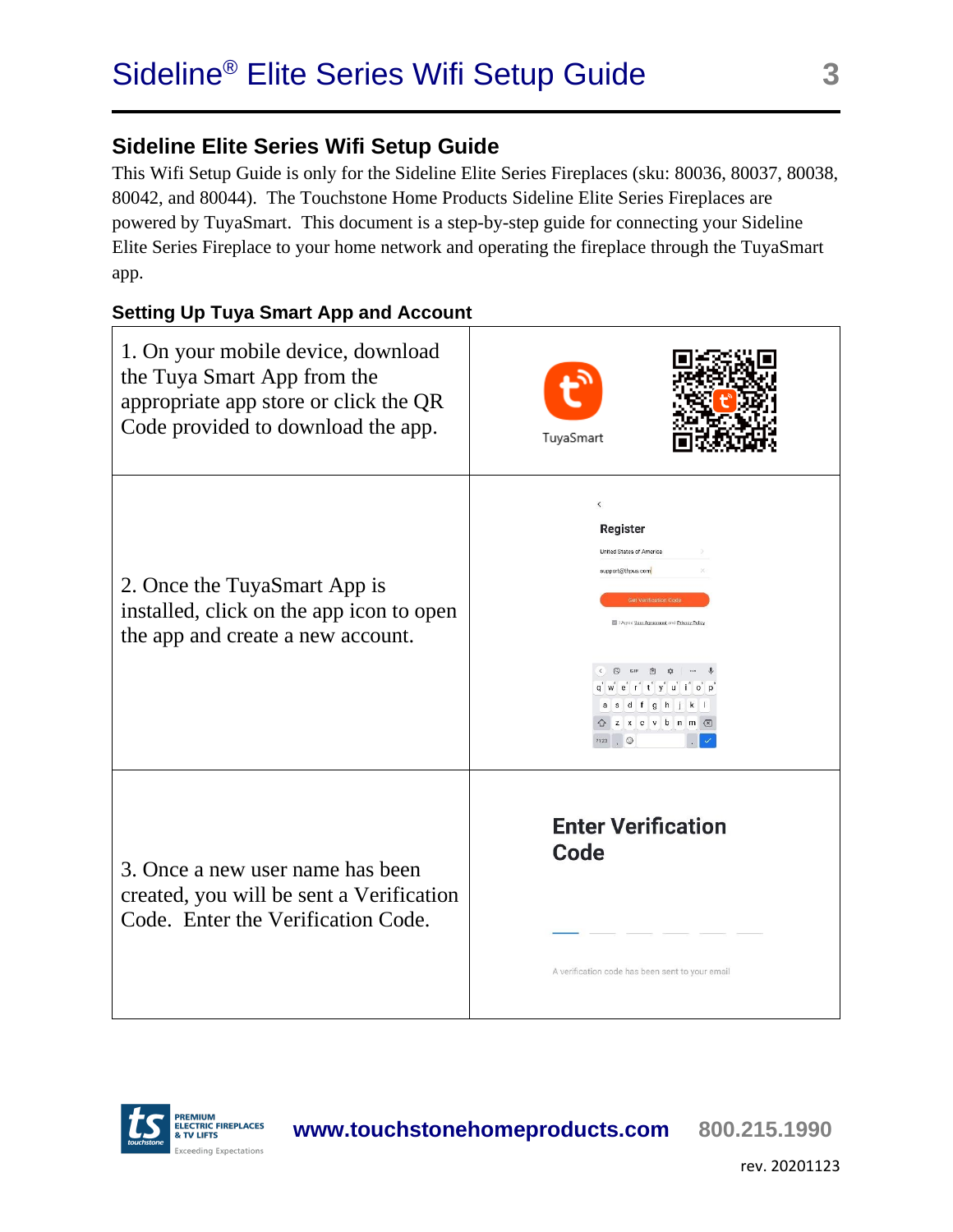#### **Setting Up Tuya Smart App and Account- cont**





**www.touchstonehomeproducts.com 800.215.1990**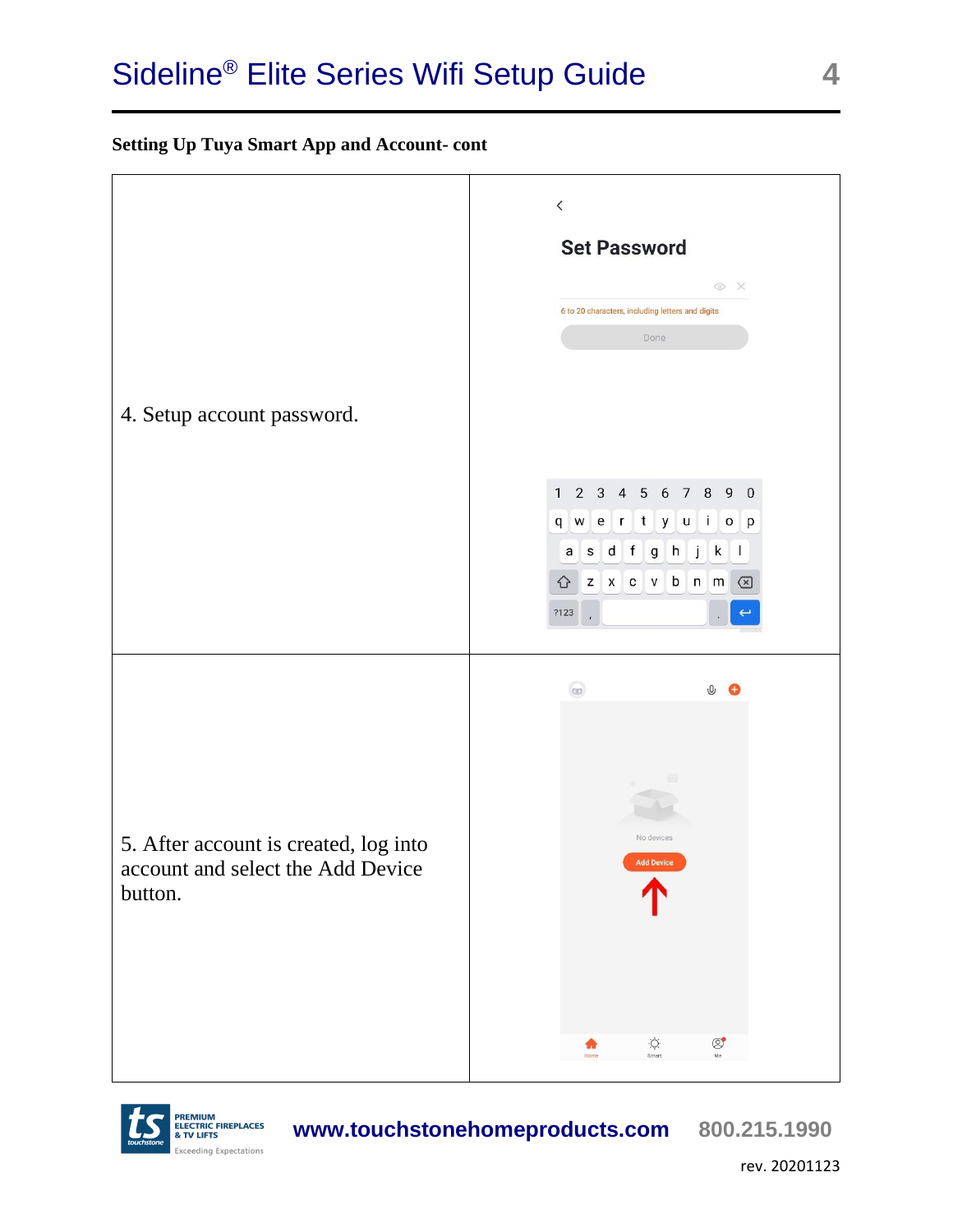#### **Setting Up Tuya Smart App and Account- cont**





**www.touchstonehomeproducts.com 800.215.1990**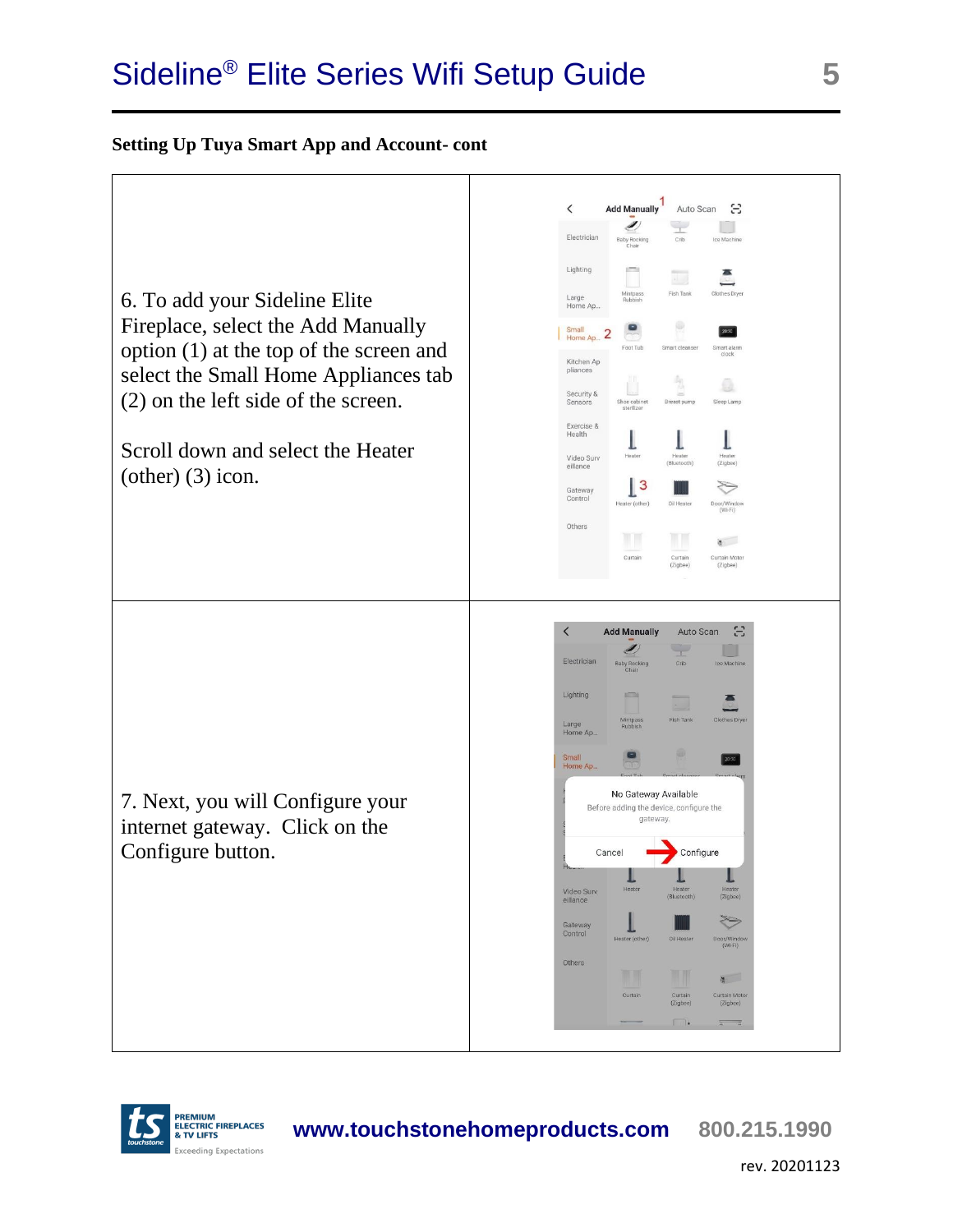#### **Setting Up Tuya Smart App and Account- cont**





**www.touchstonehomeproducts.com 800.215.1990**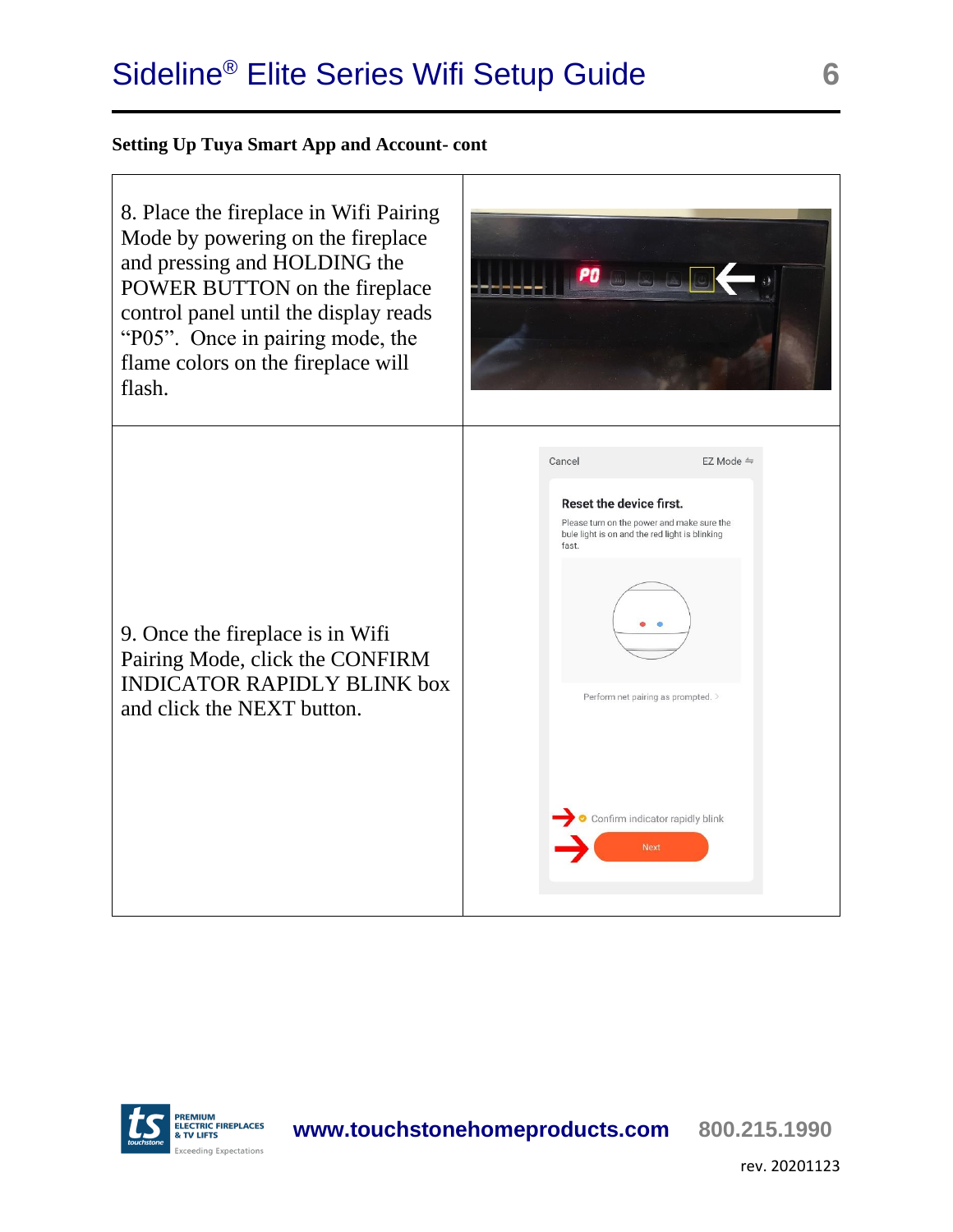#### **Setting Up Tuya Smart App and Account- cont**



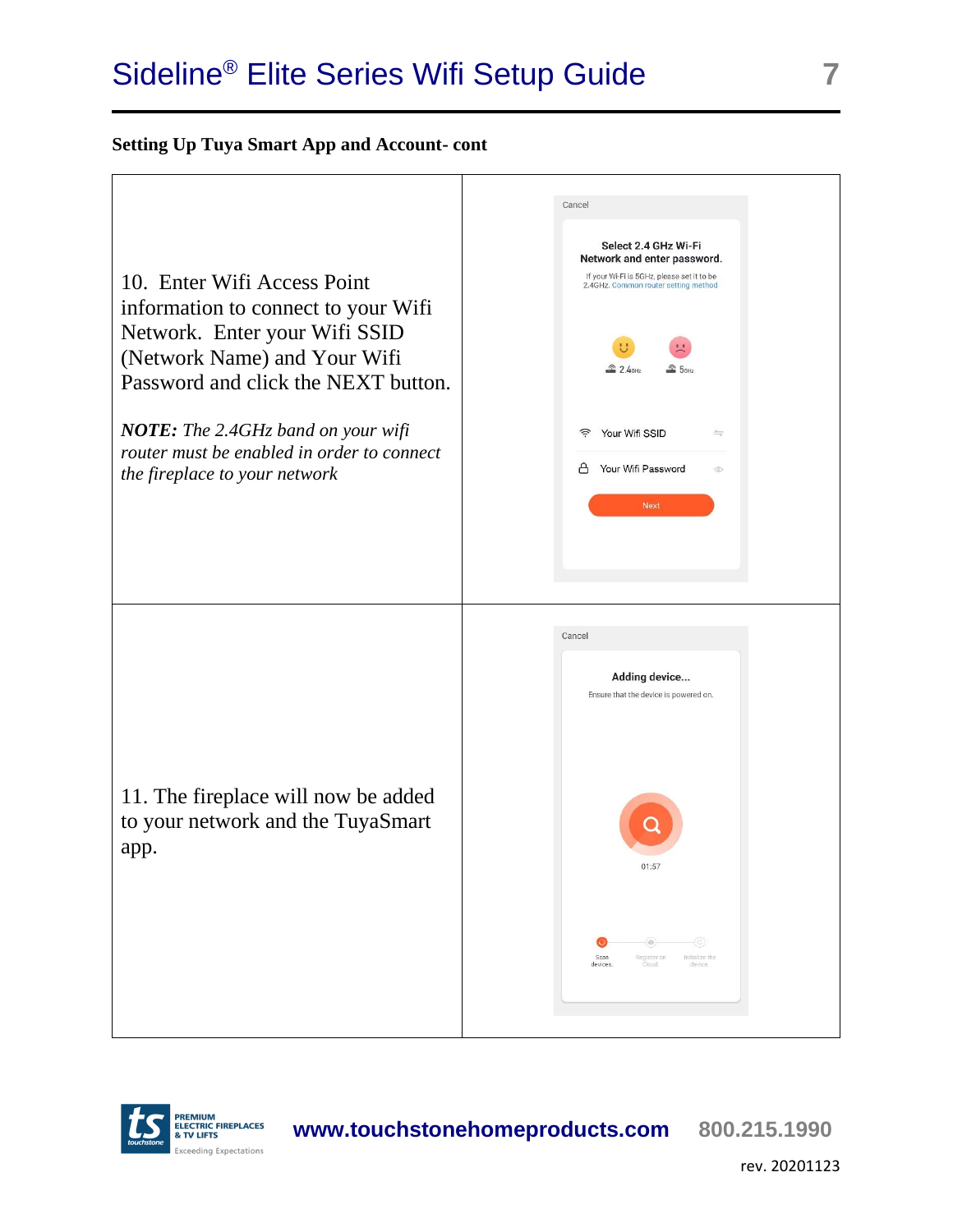#### **Setting Up Tuya Smart App and Account- cont**





**www.touchstonehomeproducts.com 800.215.1990**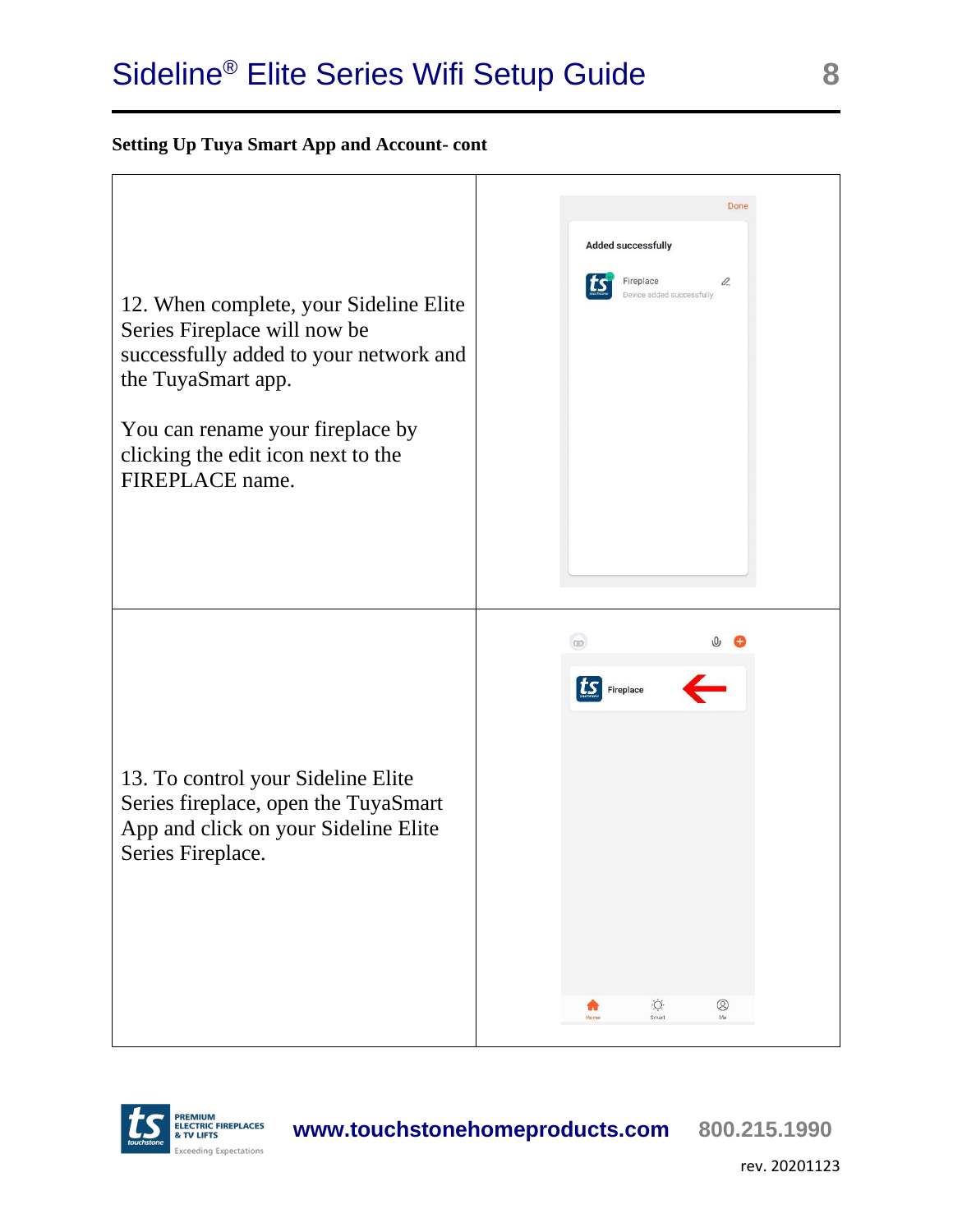<span id="page-8-0"></span>



**www.touchstonehomeproducts.com 800.215.1990**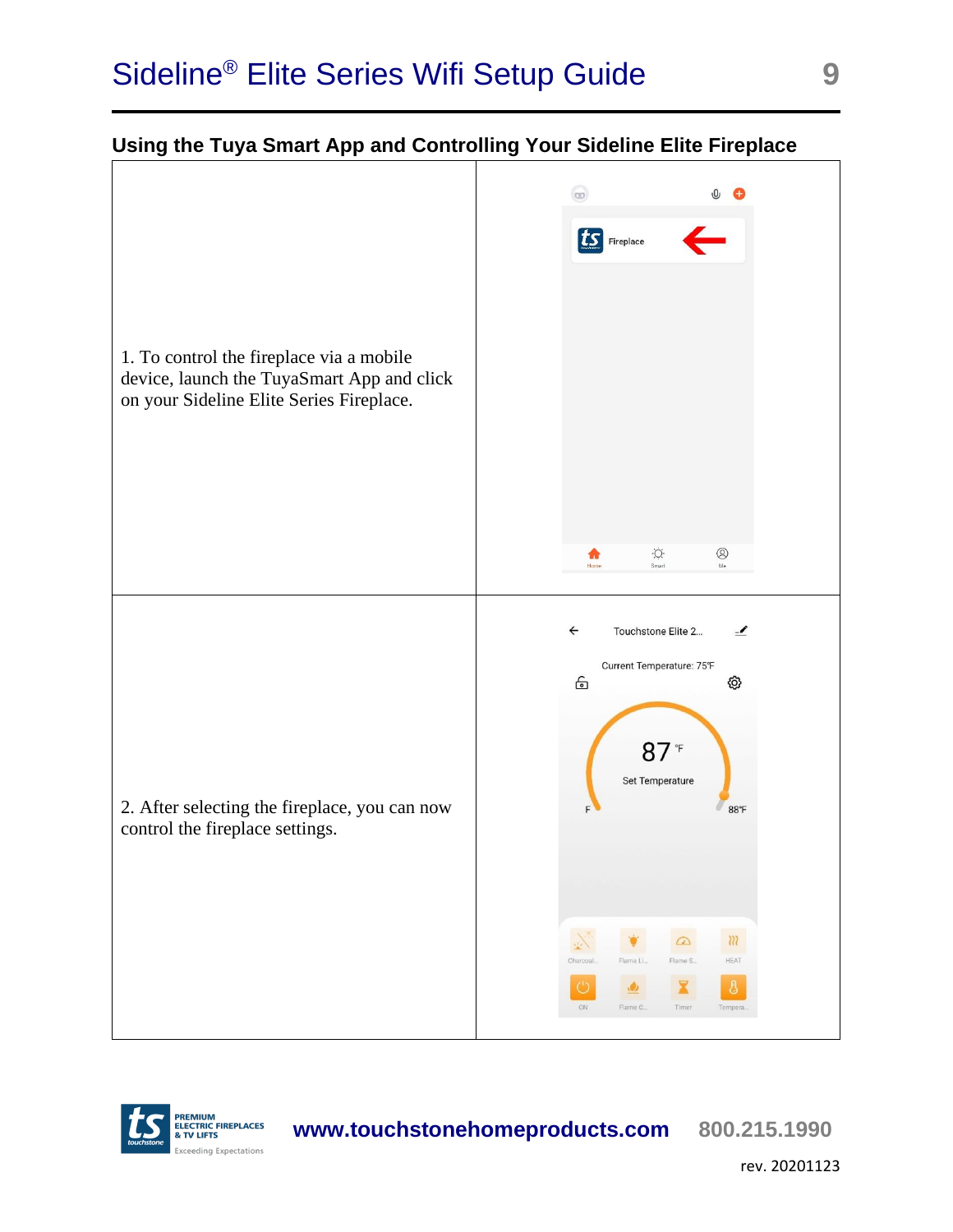### <span id="page-9-0"></span>**Fireplace Controls**

| <b>POWER BUTTON:</b> Turns the fireplace ON and OFF.                                                                                           |
|------------------------------------------------------------------------------------------------------------------------------------------------|
| <b>FLAME COLOR BUTTON:</b> Changes the color of the flames. Pressing the<br>button cycles through 6 color options.                             |
| <b>EMBER BED COLOR BUTTON:</b> Changes the color of the ember bed.                                                                             |
| <b>FLAME INTENSITY BUTTON:</b> Changes the brightness of the flames.<br>Pressing the button cycles through 5 flame brightness settings.        |
| <b>FLAME SPEED BUTTON:</b> Changes the speed of the flames. Pressing the<br>button cycles through the 3 flame speeds.                          |
| <b>HEAT BUTTON:</b> Changes the heat settings. Pressing the button turns the<br>heater on. There are 2 heat settings, LO and HI.               |
| <b>TEMPERATURTE BUTTON:</b> Sets the shutdown temperature of the<br>thermostat. The thermostat can be set from $68^{\circ}$ to $88^{\circ}$ F. |
| <b>TIMER BUTTON:</b> Sets the shut-off timer. The shut-off timer can be set<br>from 30min to 8 hours.                                          |

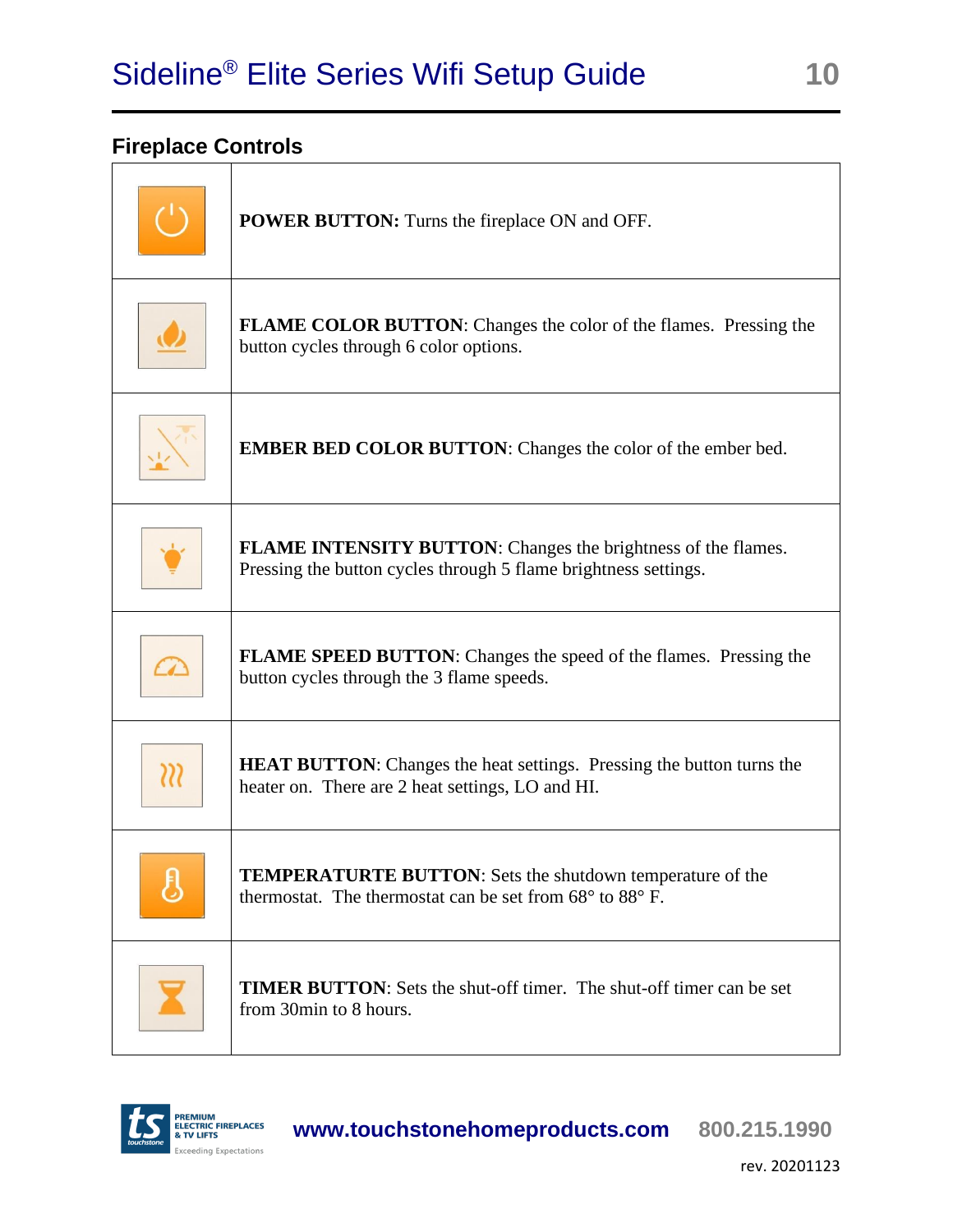### **FCC Caution**

This device complies with part 15 of the FCC Rules. Operation is subject to the following two conditions: (1) This device may not cause harmful interference, and (2) this device must accept any interference received, including interference that may cause undesired operation.

Any Changes or modifications not expressly approved by the party responsible for compliance could void the user's authority to operate the equipment.

Note: This equipment has been tested and found to comply with the limits for a Class B digital device, pursuant to part 15 of the FCC Rules. These limits are designed to provide reasonable protection against harmful interference in a residential installation. This equipment generates uses and can radiate radio frequency energy and, if not installed and used in accordance with the instructions, may cause harmful interference to radio communications. However, there is no guarantee that interference will not occur in a particular installation. If this equipment does cause harmful interference to radio or television reception, which can be determined by turning the equipment off and on, the user is encouraged to try to correct the interference by one or more of the following measures:

- Reorient or relocate the receiving antenna.

- Increase the separation between the equipment and receiver.

- Connect the equipment into an outlet on a circuit different from that to which the receiver is connected.

- Consult the dealer or an experienced radio/TV technician for help.

This equipment complies with FCC radiation exposure limits set forth for an uncontrolled environment. This equipment should be installed and operated with minimum distance 20cm between the radiator & your body.